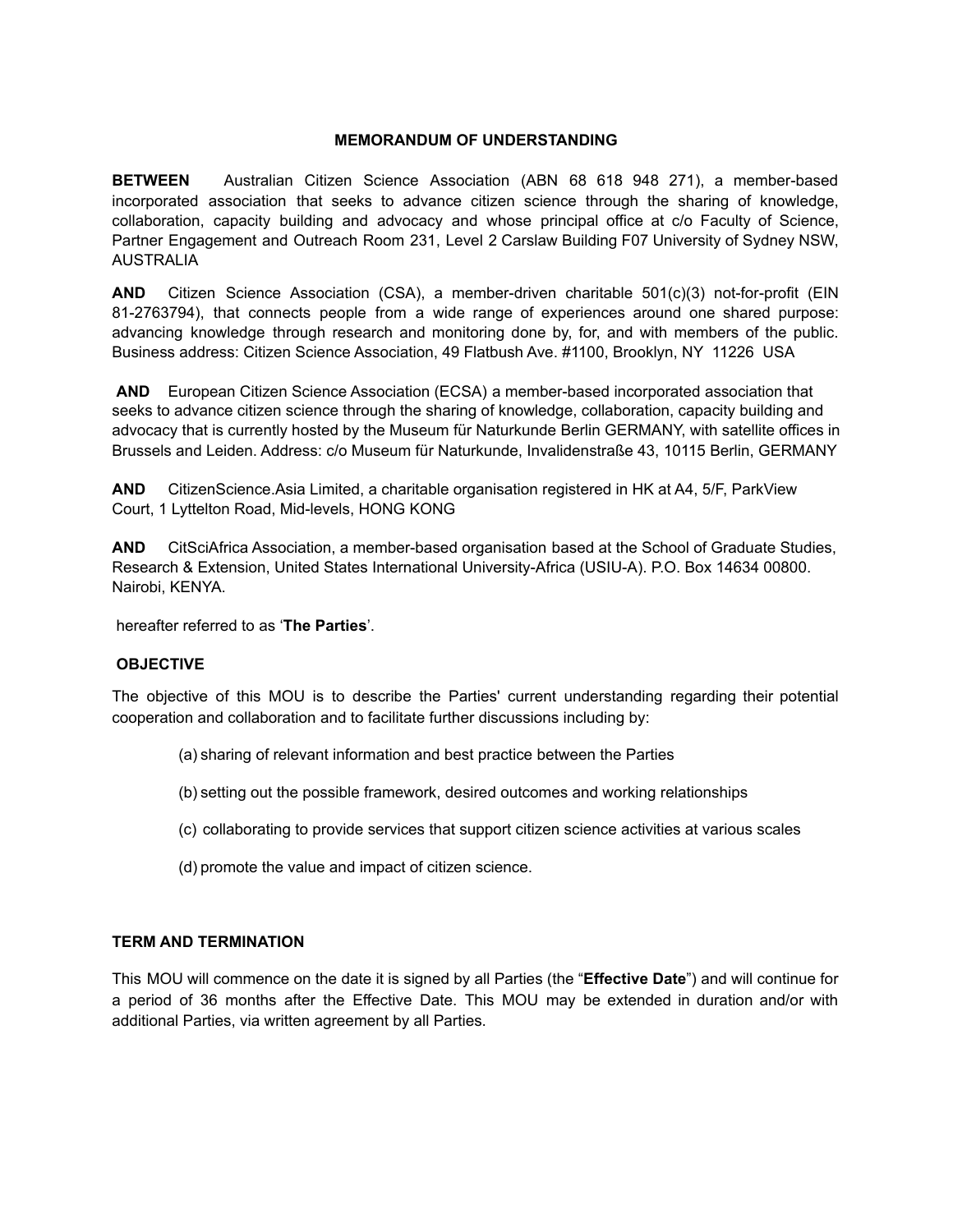### **RECIPROCAL ARRANGEMENTS**

To facilitate cross-association collaborations and communications

- Free association membership for five or less members of each listed Party as determined by the listed Party
- One free conference registration per association per conference as relevant to the Party
- Offer an affiliate membership discount of (20%) to current, fee paying members of the listed **Parties**

Procedural details for facilitating these arrangements are indexed here. Additional reciprocal arrangements available to signatories of this document, as relevant, can also be referenced from that link.

### **OUTCOMES AND DELIVERABLES**

To realise these shared goals we agree to work together on the following global efforts:

- Cross-association working groups
- Conferences in collaboration with other regional networks (i.e. RICAP, CitSciAsia, CitSAf).
- Shared publication series, such as policy briefings
- Closer collaboration in current publications (e.g. CS T&P)  $\bullet$
- Informal best practice association establishment and knowledge sharing  $\bullet$
- Collaboration to establish the Global Citizen Science Partnership (GCSP)  $\bullet$
- Shared maintenance and promotion of data and metadata standards via PPSR Core

### **MEASURES OF SUCCESS**

- Establishing a cadence for ongoing management of the MoU including maintenance of a contact list for each association.
- The Parties intend to measure the outcomes and success of the MoU through quarterly meetings intended to build connections, share lessons, and create opportunities for collaboration.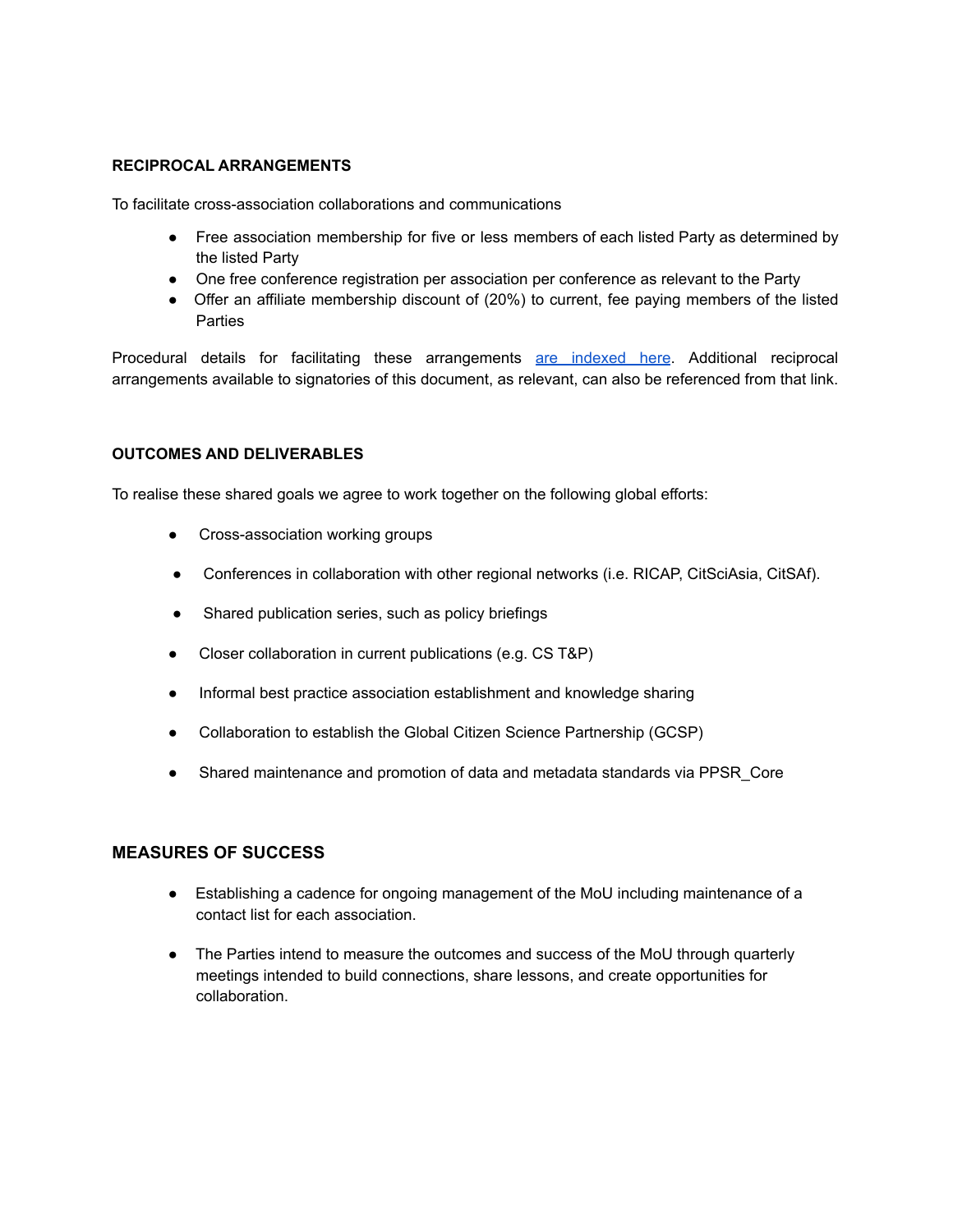### **AUSTRALIAN CITIZEN SCIENCE ASSOCIATION**

By signing this MOU, I also confirm that I am authorised to sign on behalf of ACSA.

By:

| HAROR<br>$\overline{\mathcal{M}}$ |  |
|-----------------------------------|--|
|                                   |  |
|                                   |  |

(signature)

Name:

(printed) Erin Roger

Title: (printed) Chair, Australian Citizen Science Association Dated: 6/10/2021

### **CITIZEN SCIENCE ASSOCIATION**

By signing this MOU, I also confirm that I am authorised to sign on behalf of CSA.

By:

| Vernati Hip |  |
|-------------|--|
|             |  |
|             |  |
|             |  |

(signature)

Name: Jennifer L. Shirk

(printed)

Title: Director, Citizen Science Association

(printed)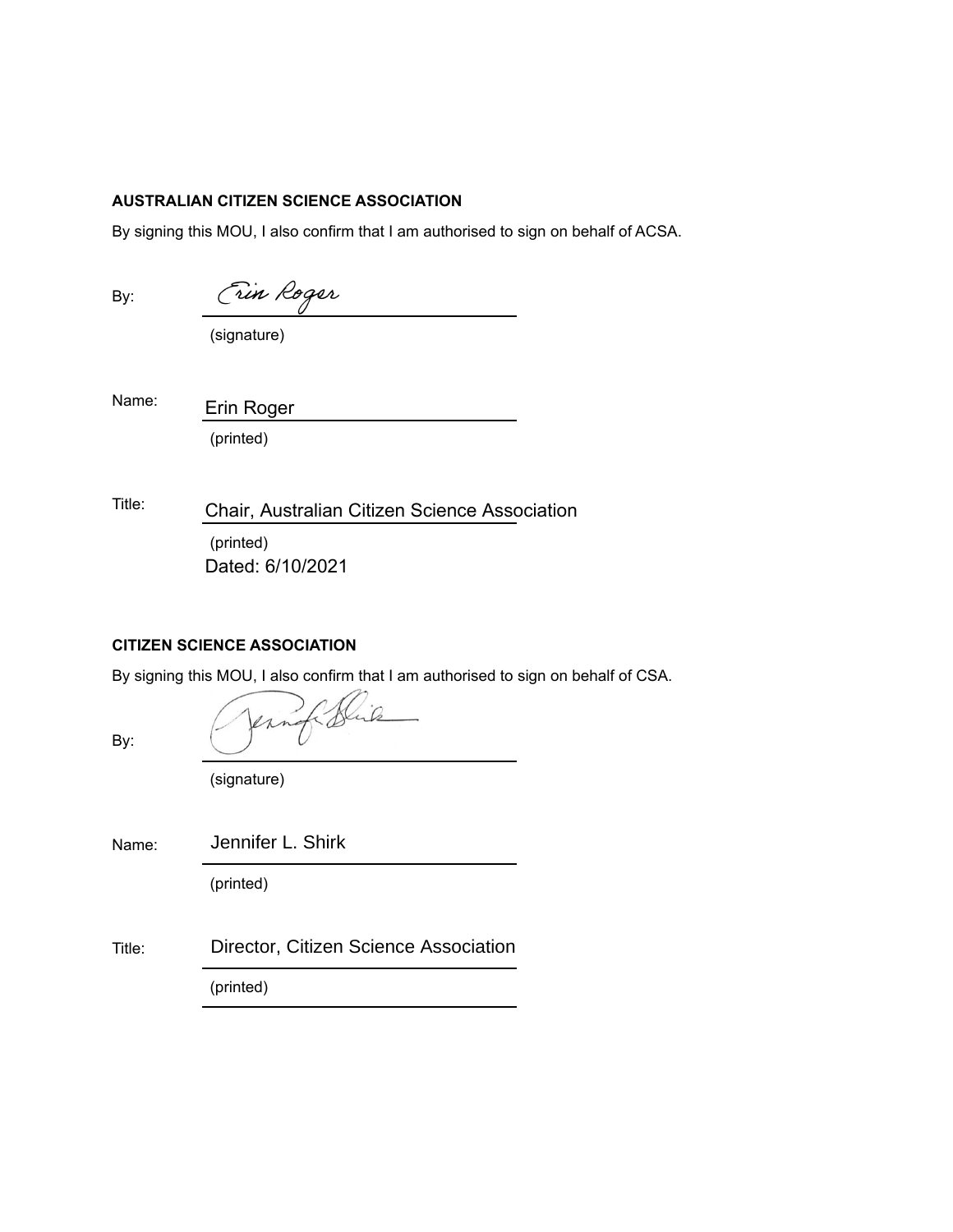## **EUROPEAN CITIZEN SCIENCE ASSOCIATION**

By signing this MOU, I also confirm that I am authorised to sign on behalf of ECSA.

| By:    | Digital unterschrieben von<br>Dorte<br>Dorte Riemenschneider<br>Datum: 2021.10.05 16:24:06<br>Riemenschneider<br>$+02'00'$ |
|--------|----------------------------------------------------------------------------------------------------------------------------|
|        | (signature)                                                                                                                |
| Name:  | Dorte Riemenschneider                                                                                                      |
|        | (printed)                                                                                                                  |
| Title: | <b>Managing Director</b>                                                                                                   |
|        | (printed)                                                                                                                  |

### **CITIZENSCIENCE.ASIA LIMITED**

By signing this MOU, I also confirm that I am authorised to sign on behalf of CitizenScience.Asia Limited.

| By:    |                    |
|--------|--------------------|
|        | (signature)        |
| Name:  | <b>MENDEL WONG</b> |
|        | (printed)          |
| Title: | <b>DIRECTOR</b>    |